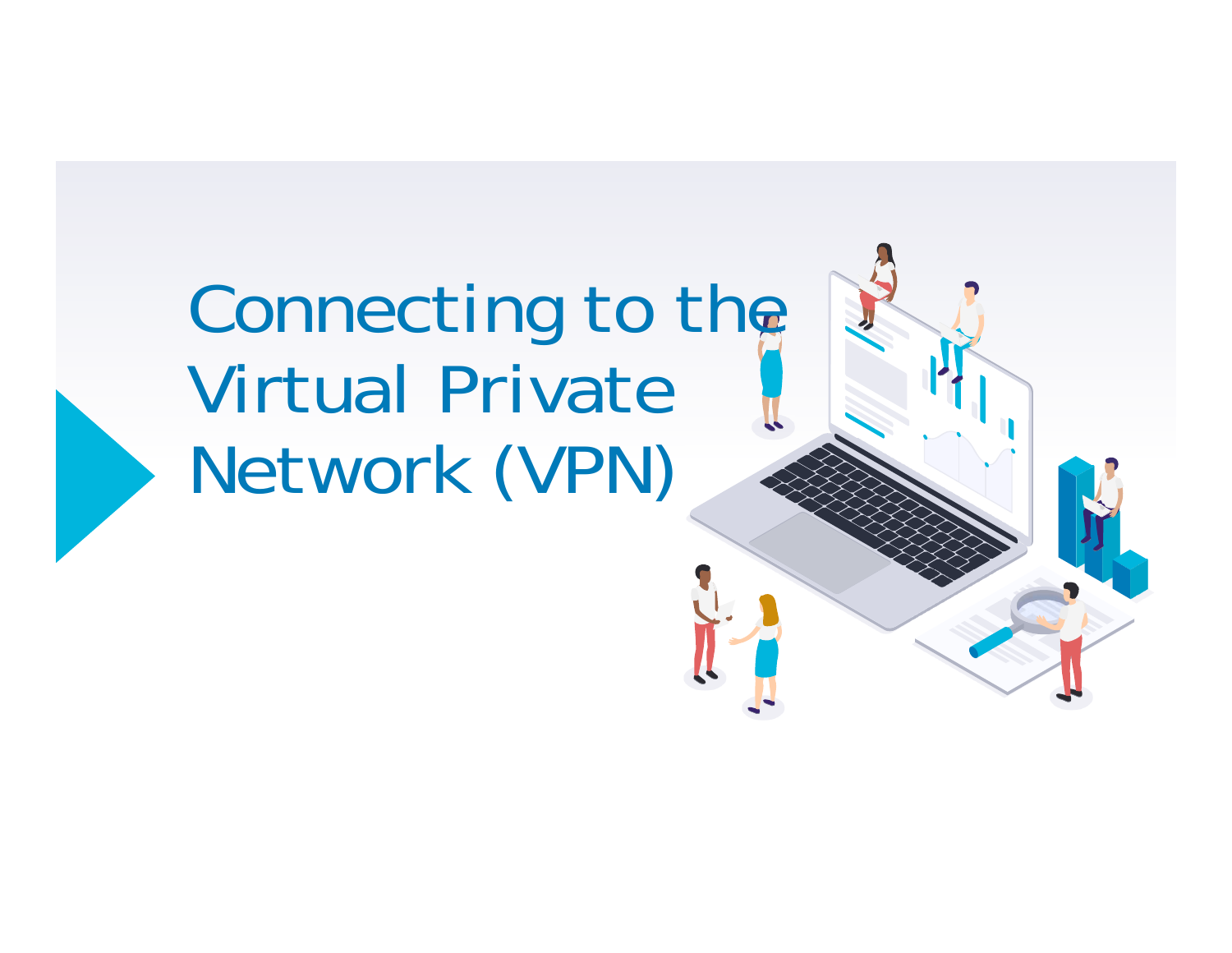Accessing the County Network from home is not as complex as you think. The county has security measures in place to prevent anyone from accessing resources from outside the network. If access to the County Network is required, you must gain approval through OIT.

**"**



**NOTE: Email, Office Applications (Word, Excel, PowerPoint, OneDrive, etc.), Kronos, ESS, EasyVista, and collaboration tools (Teams and Skype) are accessible from home WITHOUT the need for VPN.**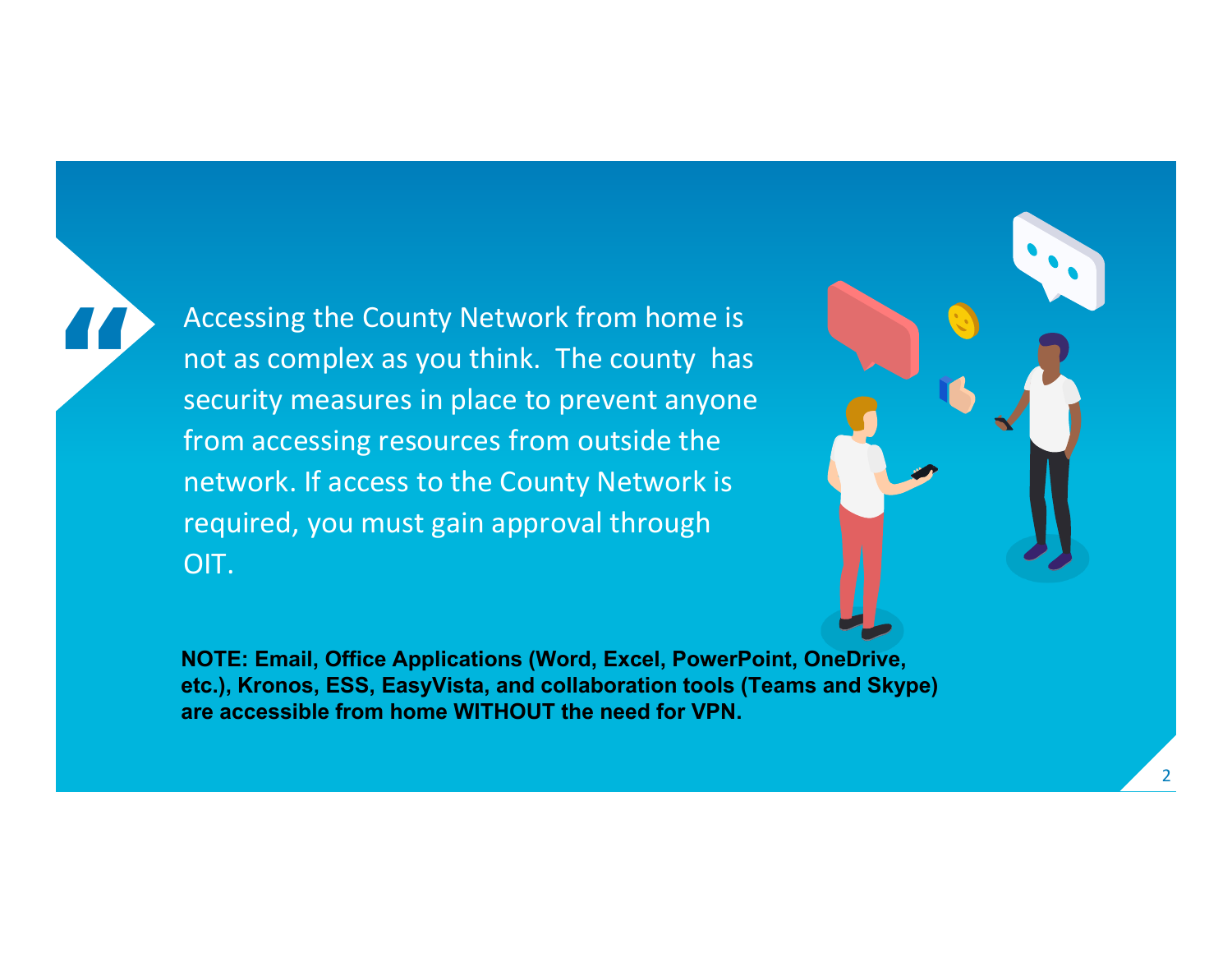### What is a VPN?



- ▸ A technology that creates a network that is physically public, but virtually private.
- ▸ VPNs require remote users of the network to be authenticated, and often secure data encryption technologies to prevent disclosure of private information to unauthorized parties.
- ▸ VPN client makes it easier for users to connect to a virtual private network. That's because it is the actual software that is installed on your computer, phone or laptop.

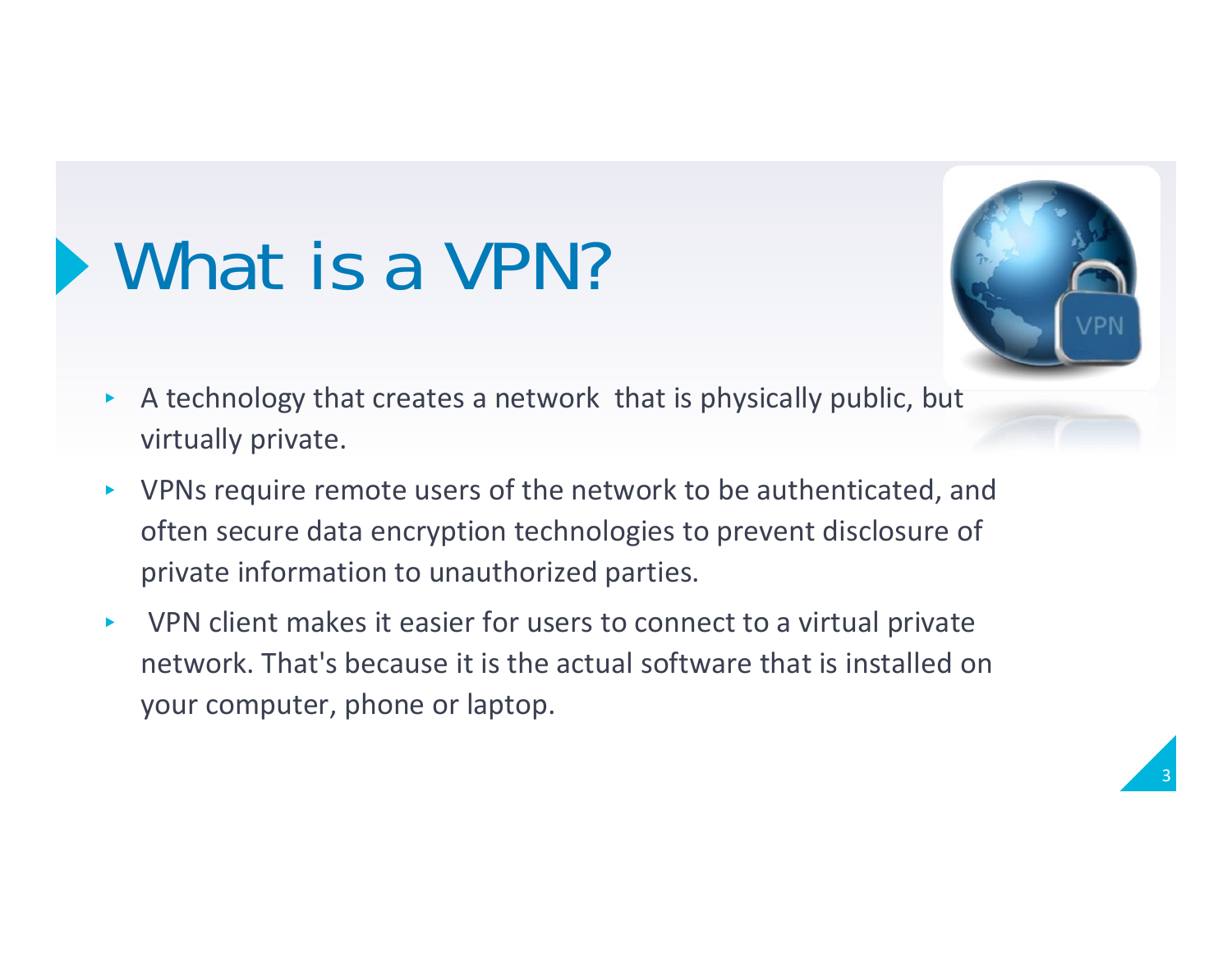#### VPN Basic Architecture

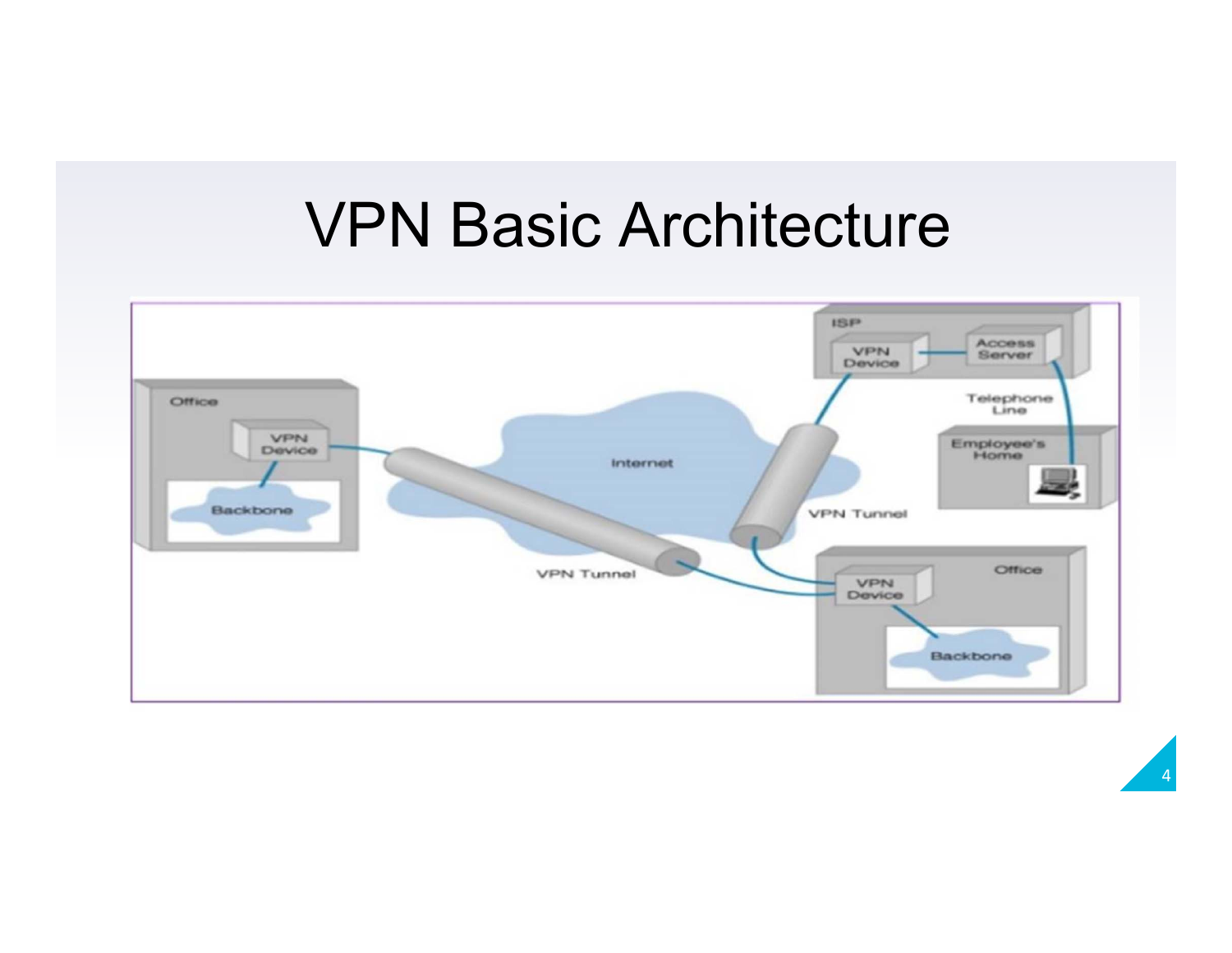#### Requirements of VPN

 $\checkmark$ Tunneling.

- $\checkmark$ Encryption.
- $\checkmark$ Encapsulation.
- $\checkmark$ Authentication.
- $\checkmark$ Firewall.

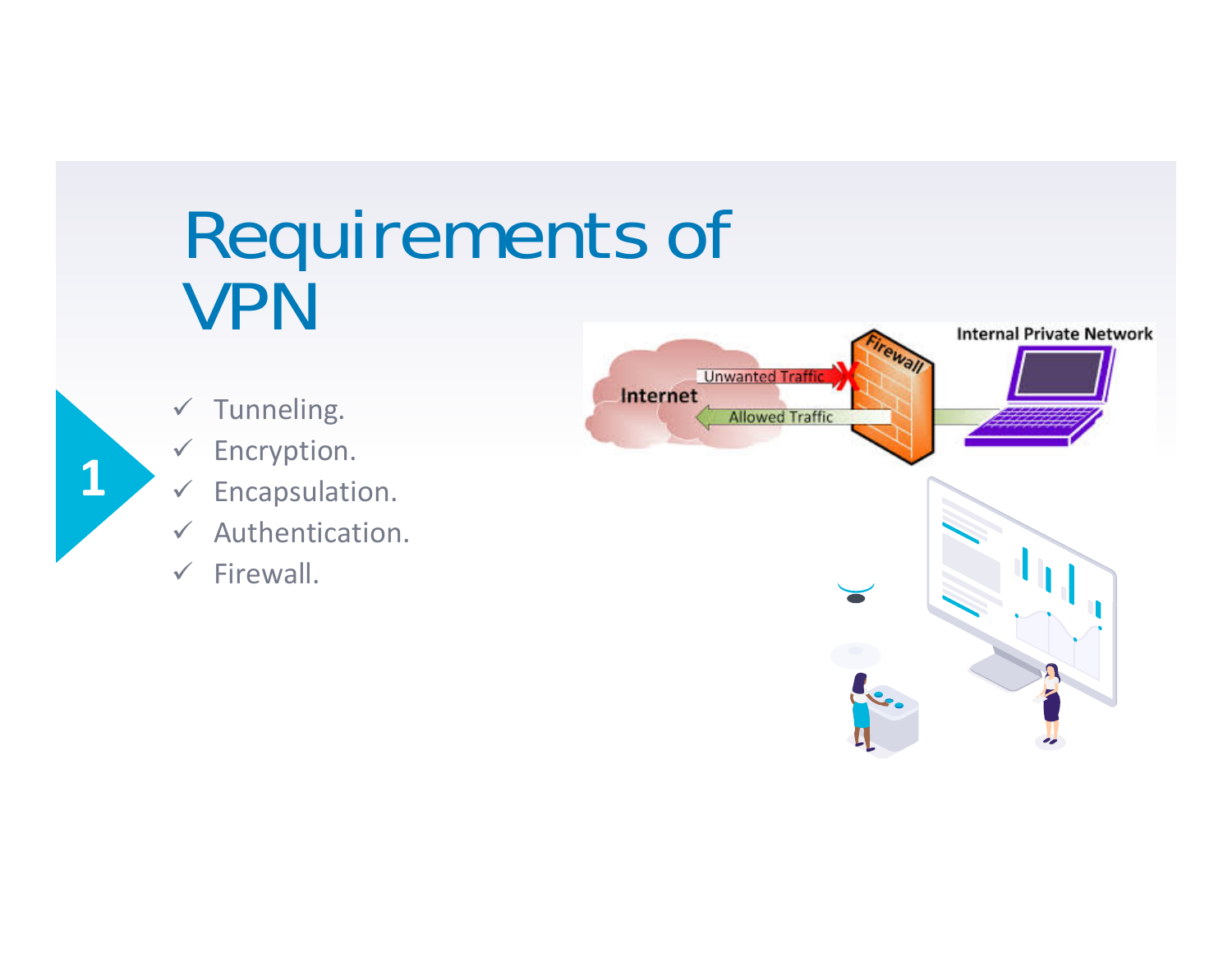### **What is Tunneling?**

- ▸ Tunneling is a protocol that allows for the secure movement of data from one network to another.
- ▸ Tunneling involves allowing private network communications to be sent across a public network, such as the Internet, through a process called encapsulation.



· Decryption restores content information from ciphertext.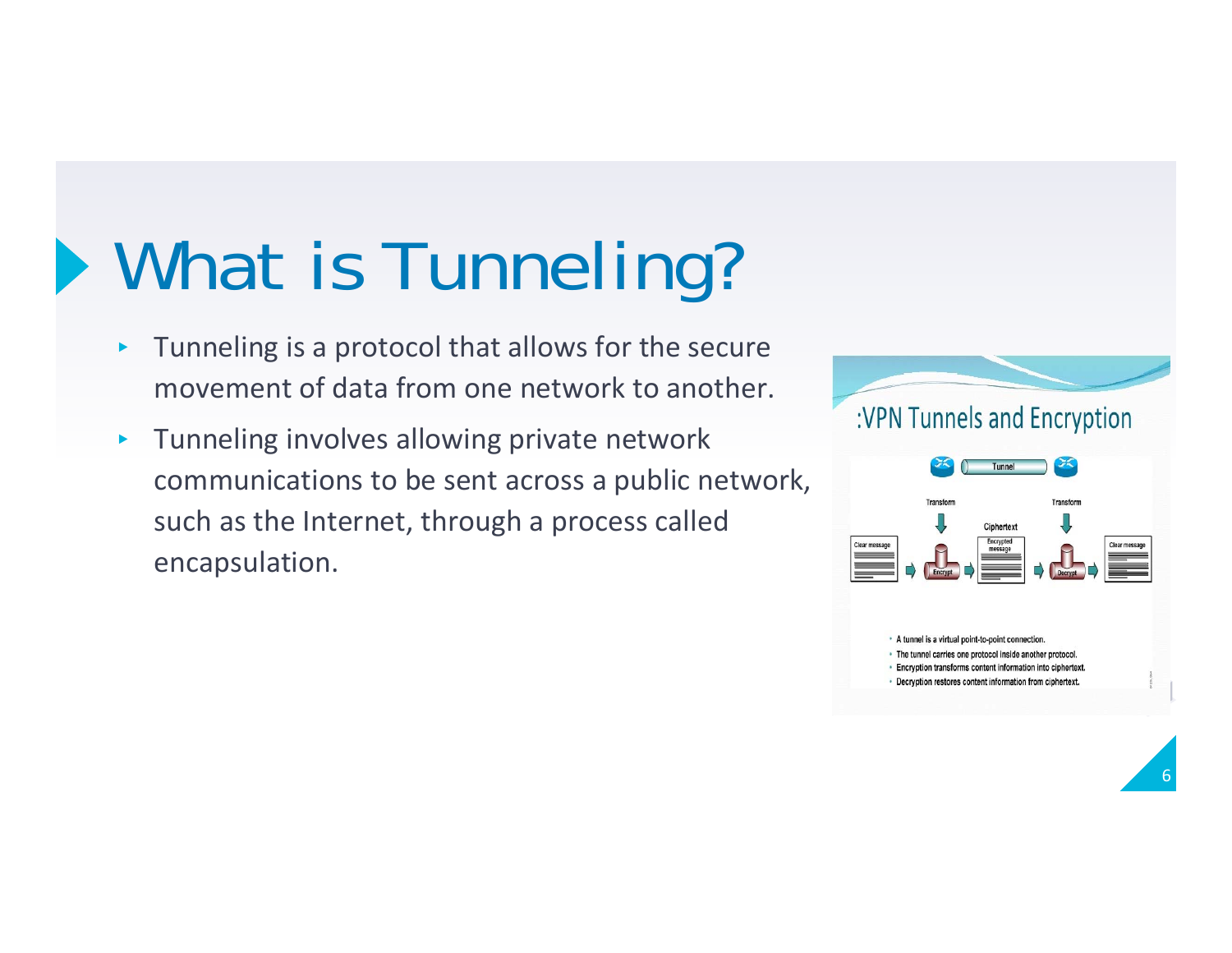## What is Encryption?

- ▸ Encryption is the method by which information is converted into secret code that hides the information's true meaning.
- ▸ Encryption is the process of encoding data so that only the computer with the right decoder will be able to use and read it.
- ▸ In computing, unencrypted data is also known as plaintext, and encrypted data is called ciphertext.



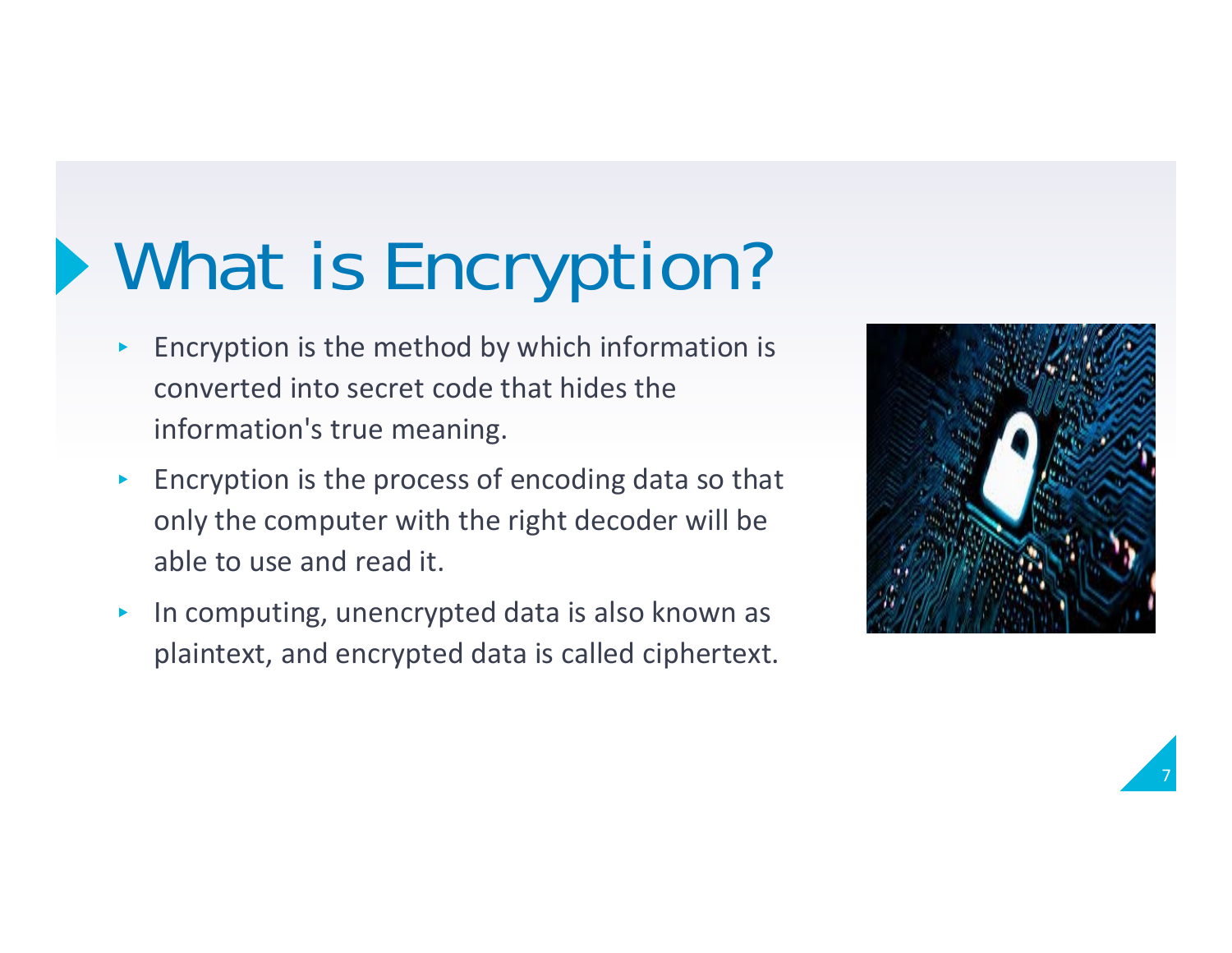### What is Encapsulation?

- ▸ Bundling of data with the methods that operate on that data, or the restricting of direct access to some of an object's components.
- ▸ Encapsulation is the process of wrapping an internet data packet inside of another packet. You can think of this as the outer tunnel structure, like putting a letter inside of an envelope for sending.

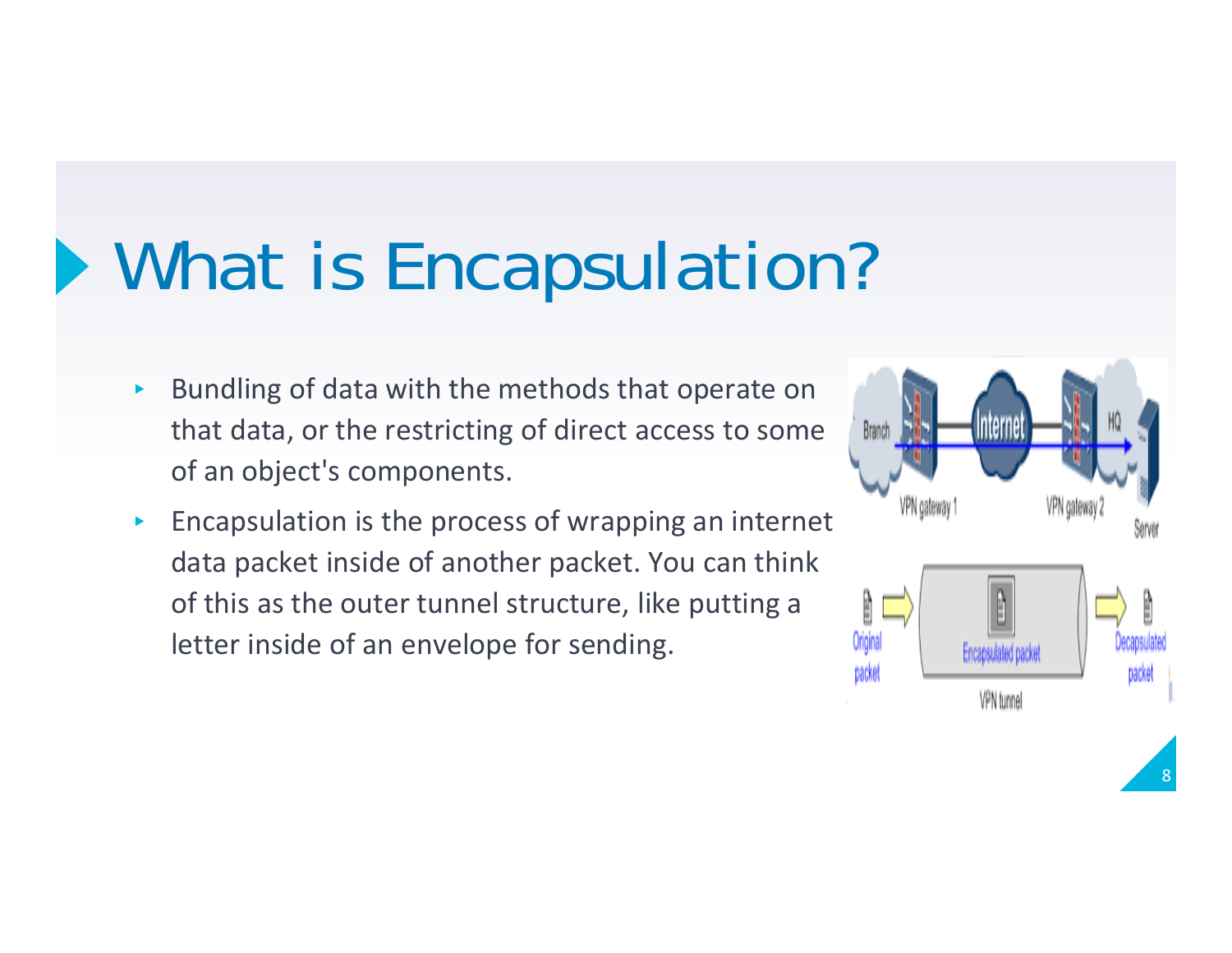### What is Authentication?

- ▸VPN authentication involves validating the user.
- ▸ Validates that the information was sent from the sender.



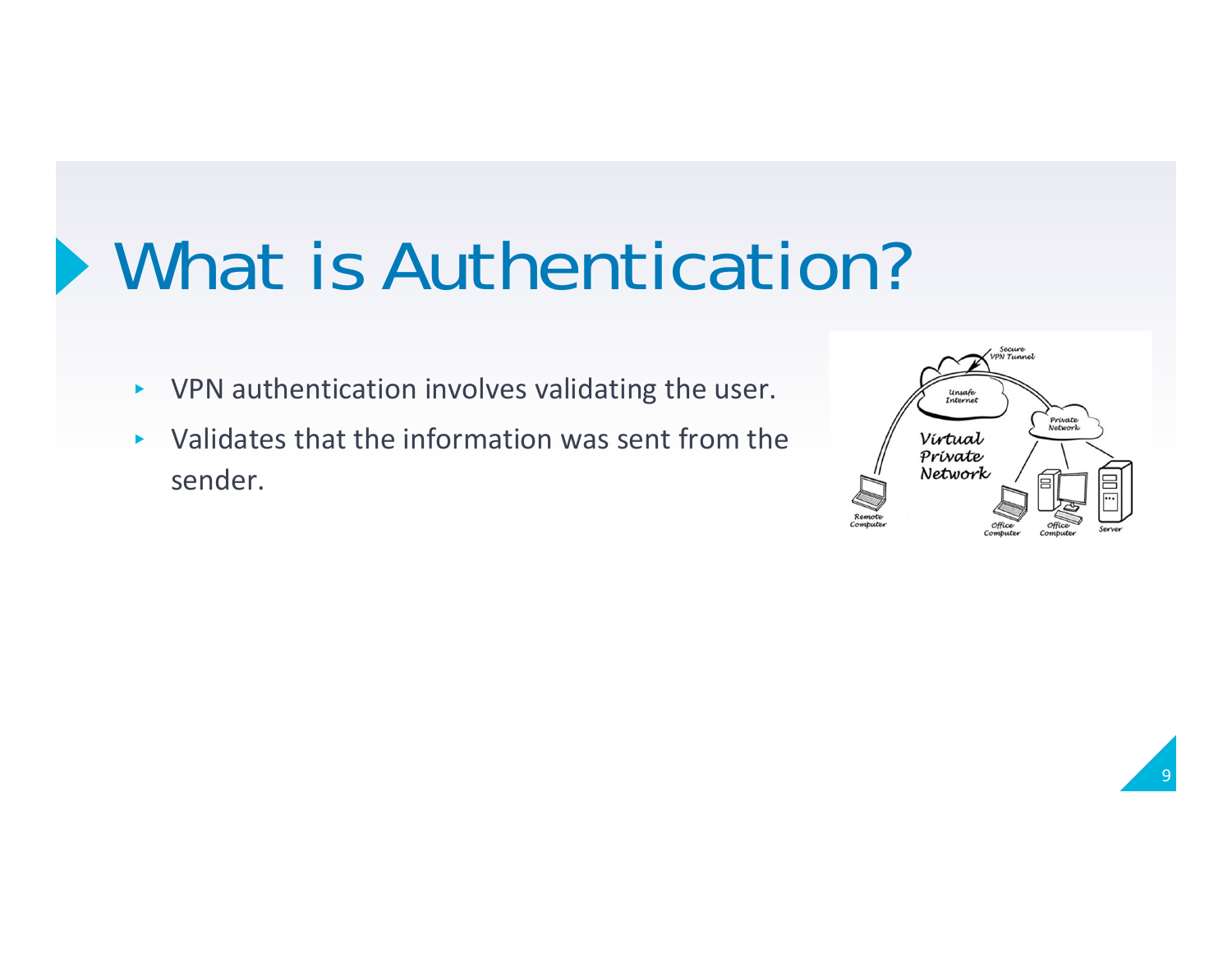### What is a Firewall?

- ▸ A firewall is hardware or software designed to permit or deny network transmissions based upon a set of rules.
- ▸ Frequently used to protect networks from unauthorized access.



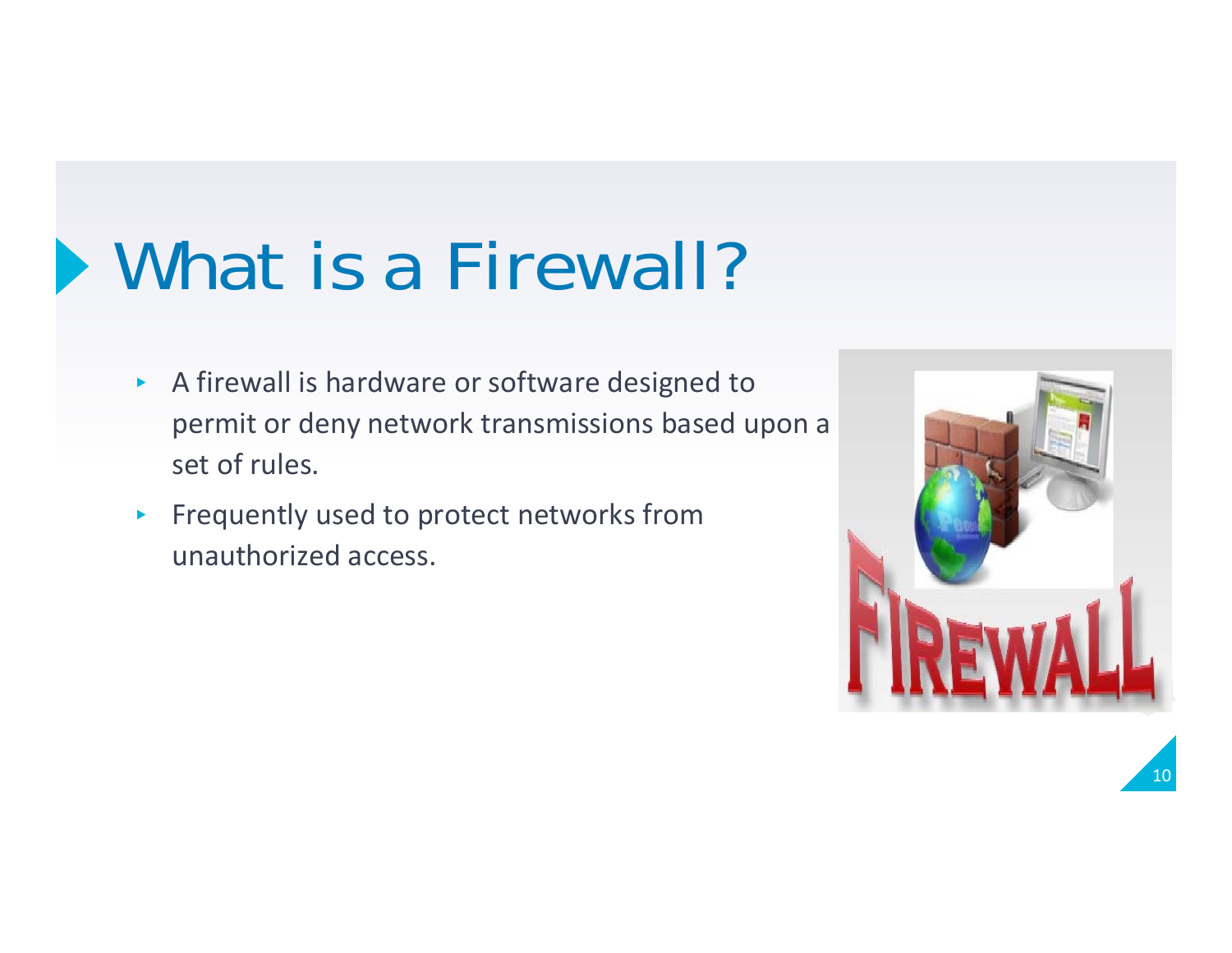#### **How to Gain Access**

- 1. An EasyVista Ticket must be generated:
	- ▹ Service Request > Network Services > Remote Access > Support > Request to Enable Remote Access
- 2. All employee requests for VPN access are processed through EasyVista and approved by the Agency IT Coordinator.
- 3.Ticket is routed to OIT for authorization and completion.
- 4.Notification is sent to requester.

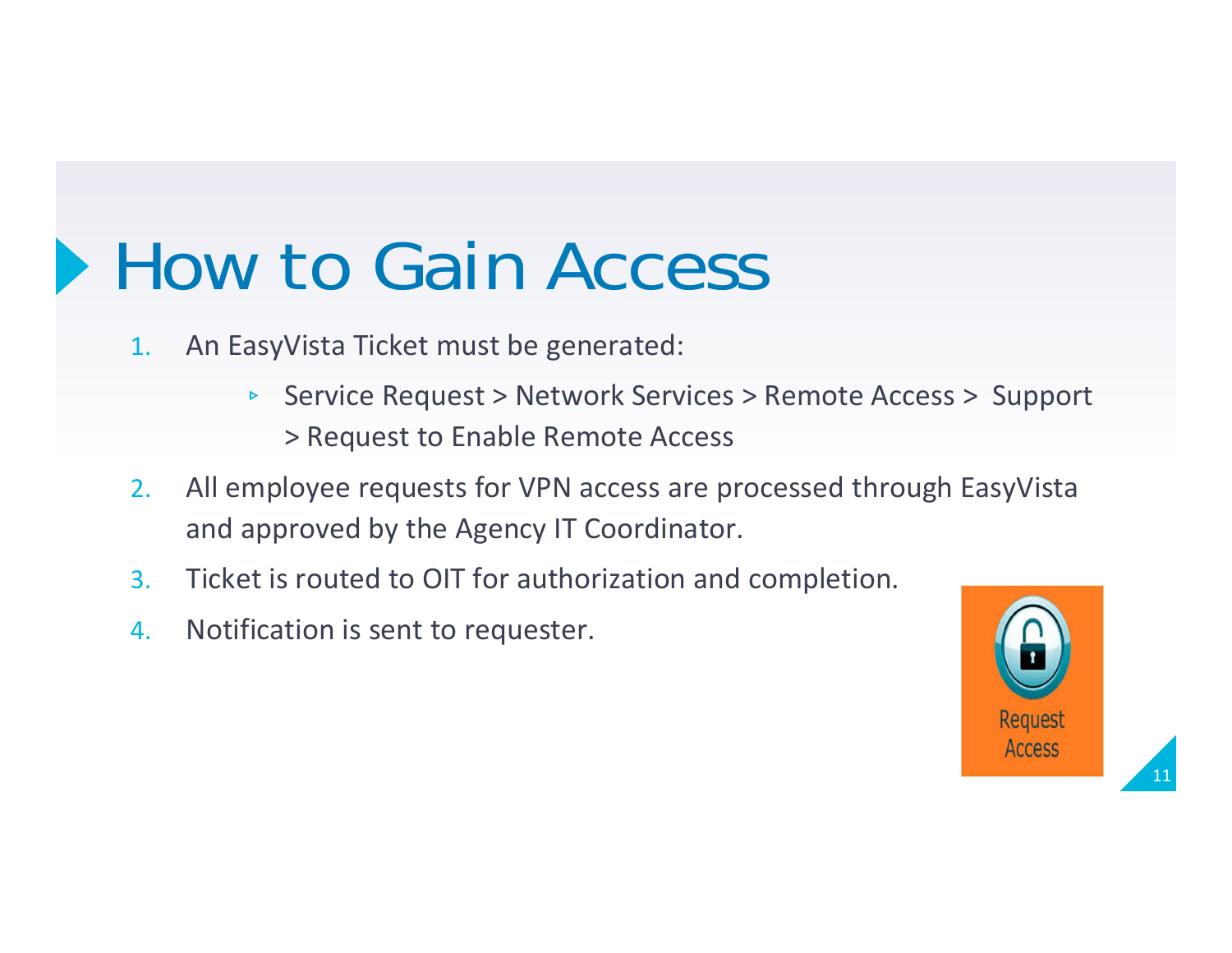#### How to connect Cisco VPN to my laptop Adobe

From the Start menu:

1. Click the Cisco folder to open.

2. Click the Cisco AnyConnect Secure Mobility Client folder to open. You will see the Cisco AnyConnect Secure Mobility Client program in the folder.

3. Click the Cisco AnyConnect VPN Client.

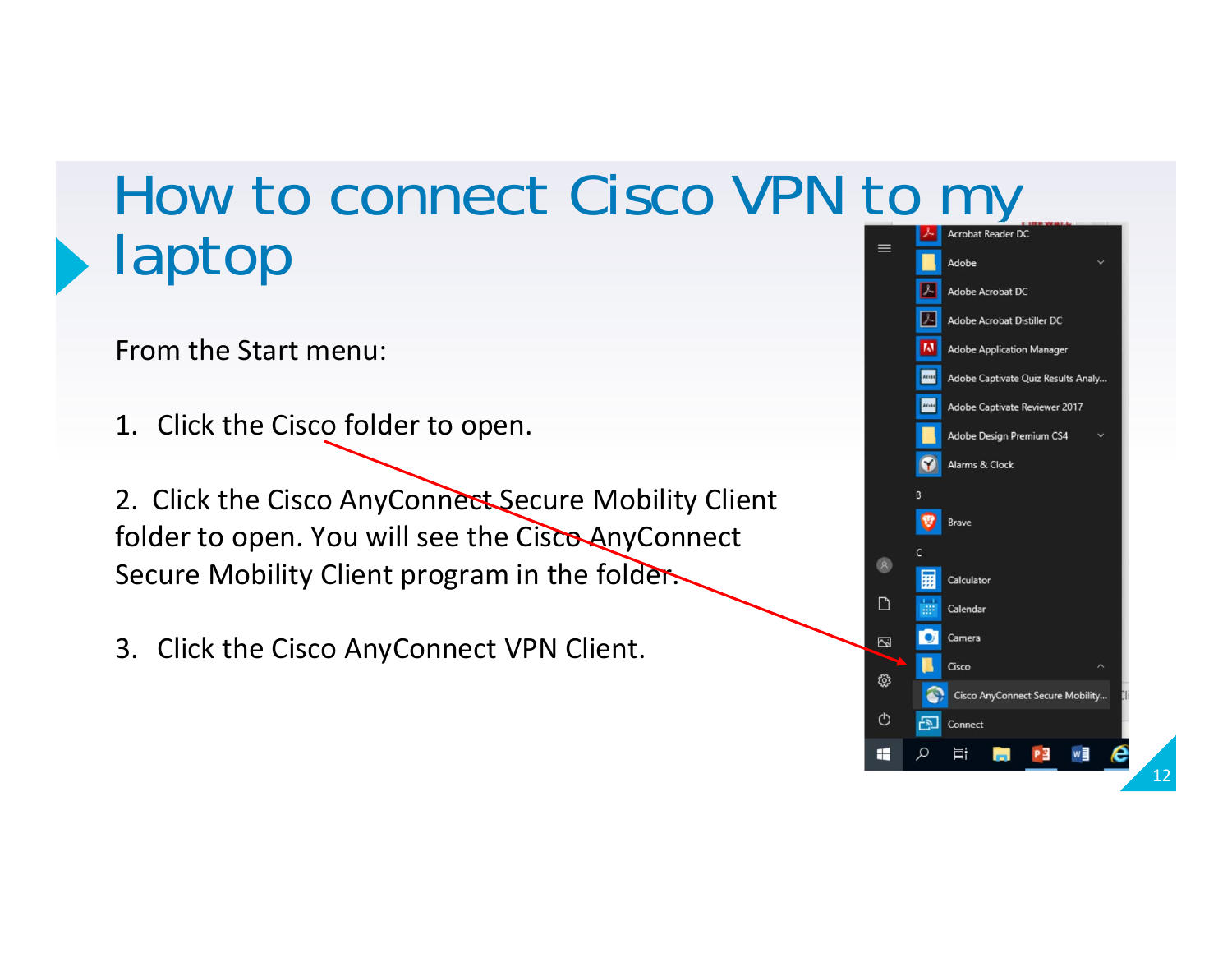#### How to connect Cisco VPN to my laptop

Continued

- 4. On the Cisco AnyConnect Secure Mobility Client screen, in the login window that appears, ensure that *vpn.princegeorgescountymd.gov*  is selected for the Group.
- 5. Click Connect.



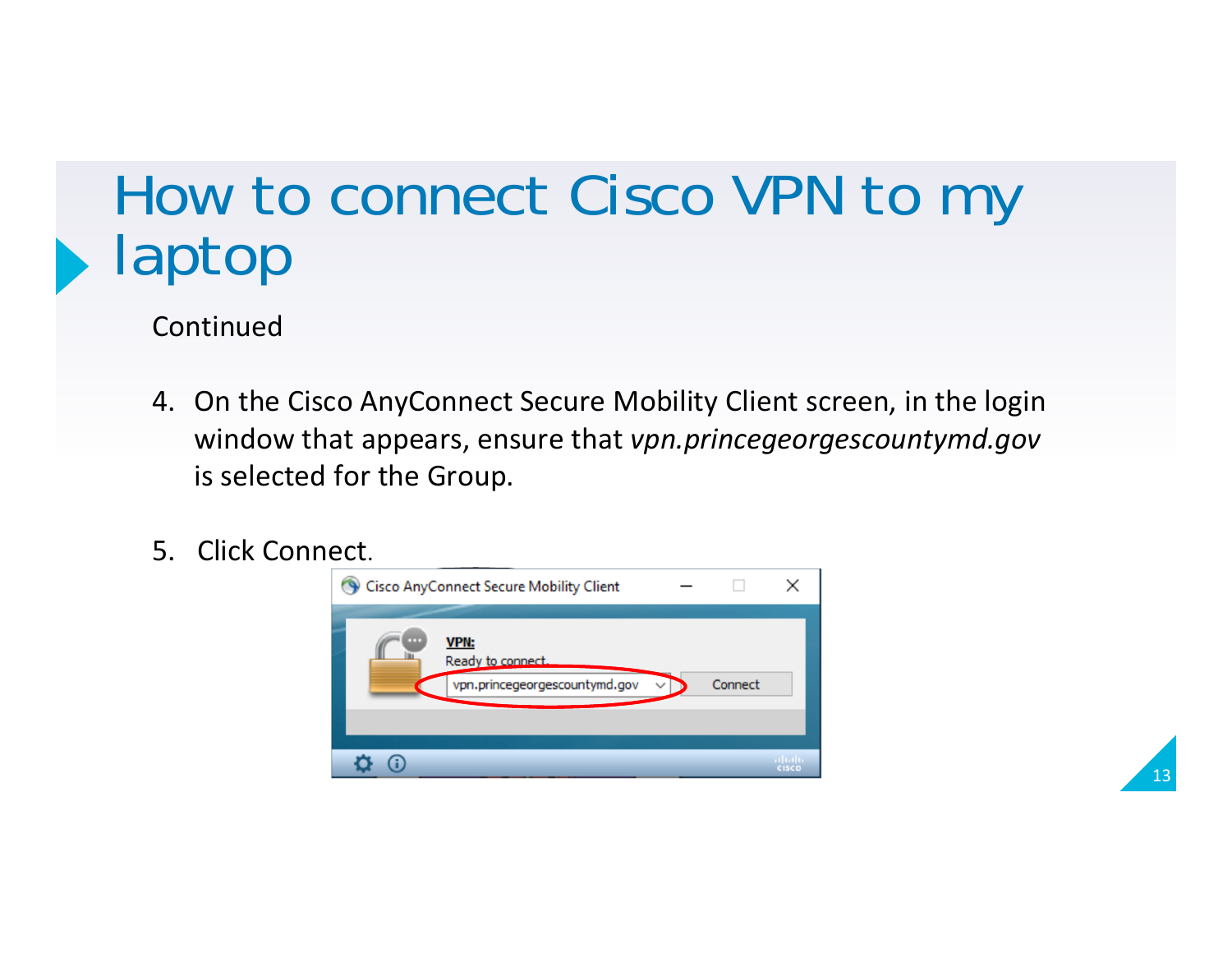#### How to connect Cisco VPN to my laptop

Continued

6. Enter your username and password.

Note: Your username and password are your county credentials.

|           | Cisco AnyConnect   vpn.princegeorgescounty      |  |
|-----------|-------------------------------------------------|--|
|           | Please enter your county username and password. |  |
| Username: | Selongs                                         |  |
| Password: |                                                 |  |
|           |                                                 |  |
|           | Cancel<br>OK                                    |  |
|           |                                                 |  |

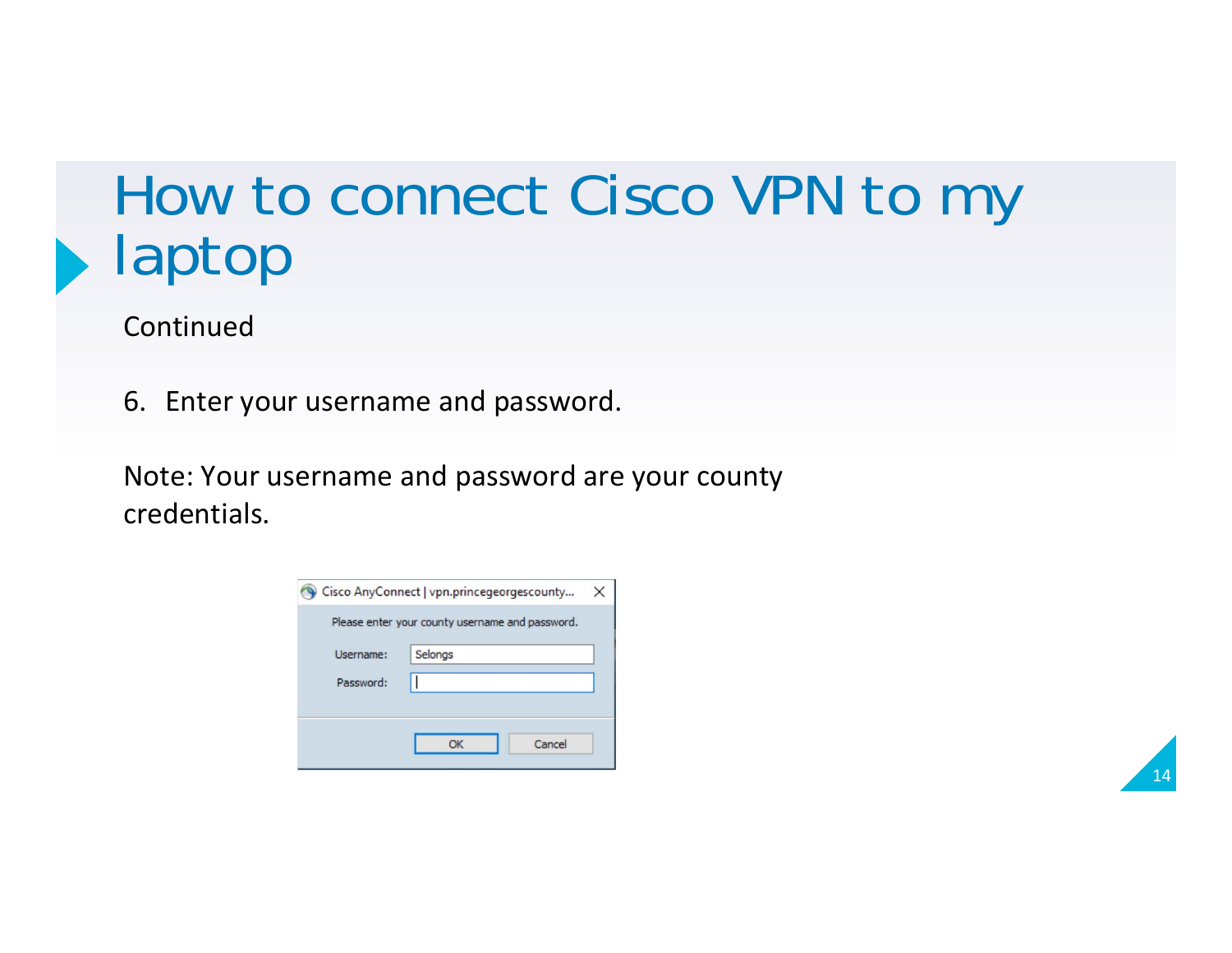#### How to connect Cisco VPN to my laptop

Continued

7. Click Accept.

|  | accessed and used only for authorized Goverment business by | This is Prince George's County Government network, which may be<br>authorized personnel. Unauthorized access or use of this network |  |
|--|-------------------------------------------------------------|-------------------------------------------------------------------------------------------------------------------------------------|--|
|  |                                                             | may subject violators to criminal, civil, and/or administrative action.                                                             |  |
|  |                                                             |                                                                                                                                     |  |
|  |                                                             |                                                                                                                                     |  |
|  |                                                             |                                                                                                                                     |  |

8. Once you are connected, you will see the icon, located in the system tray, that indicates connection. This icon, represented by the Cisco AnyConnect symbol and a gold lock, is outlined in the image below.